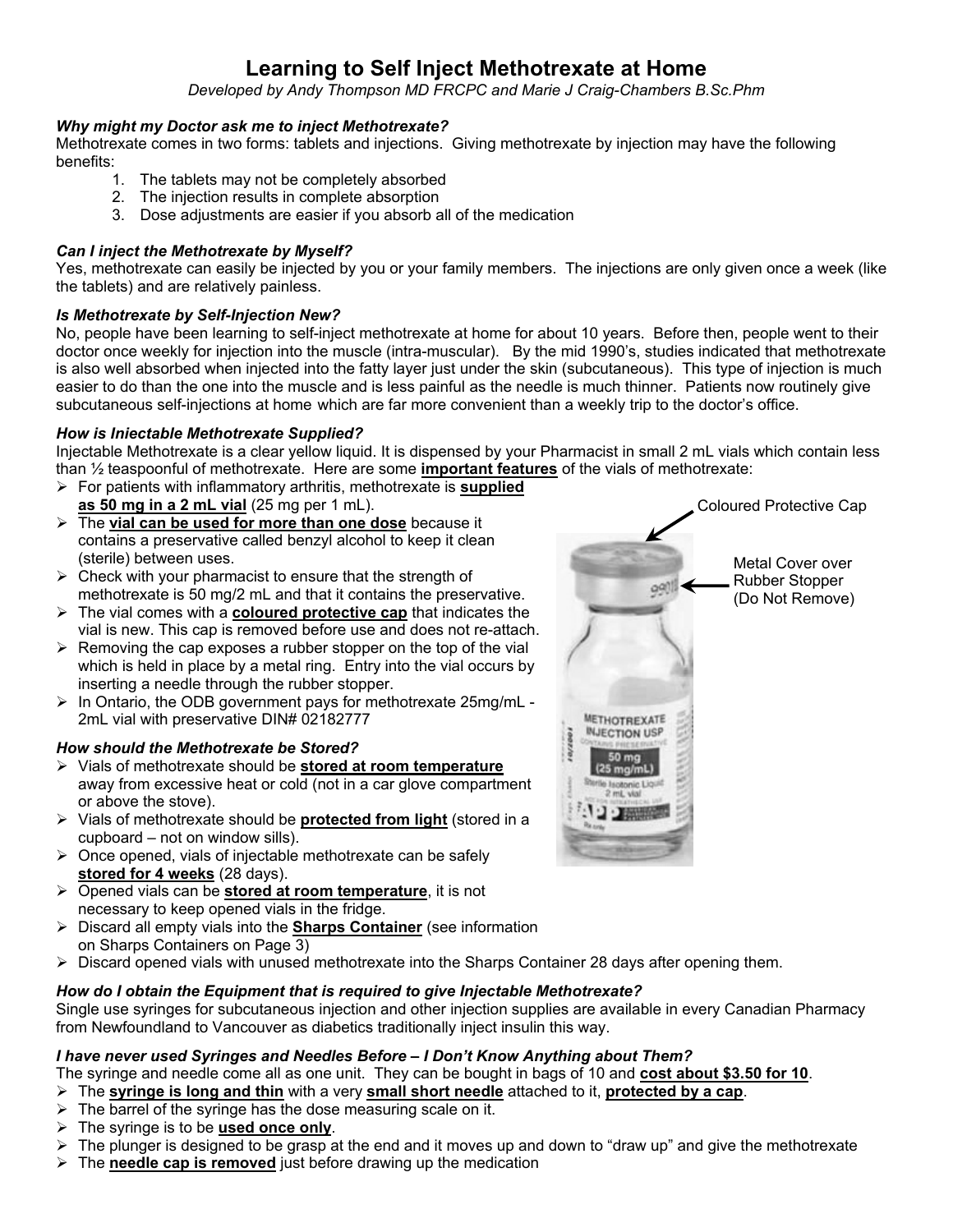### *What Syringes & Needles are Recommended?*

- 1. Syringes (Insulin, 1 cc or 1mL) are made by many manufacturers and look alike
- 2. There are basically two types of syringes that can be used to inject methotrexate: U-100 Insulin Syringes or 1cc/1mL syringes. NOTE: 1cc=1mL=U-100 (100 Units)!
- 3. All of these small syringes are capable of holding a maximum of 25 mg of methotrexate.
- 4. *Needle Length:* The syringes all come with needles which are either  $5/16$ " (8 mm=short) or  $\frac{1}{2}$ " (12.7 mm) long.
- 5. *Needle Thinness:* Either 28, 29, or 30 gauge higher number is the thinnest.
- 6. Each 0.1cc = 0.1mL = 10 units = 2**.**5mg of methotrexate

### *What Other Supplies will I Need?*

- **1. Alcohol Single Use Swabs for cleaning the vial's rubber stopper**
- **2. Cotton Balls**
- **3. Sharps Container a Puncture Proof Plastic or Metal Container with a Lid**

Syringes, needles, medication vials, alcohol swabs and cotton balls that have come in contact with this medication or with blood or body fluids **cannot** be disposed of in your household garbage. Instead they are placed in a "sharps container", classified as "biomedical waste". **Sharps Containers need not be purchased.** In some provinces use of any puncture proof container with a tight lid such as liquid laundry detergent or bleach containers, metal coffee cans or vinegar container is permitted. Some Pharmacies provide and take back their containers only. *Check with your Pharmacist or Medical Personnel about Sharps Containers and their disposal system in your area.* 



### *How do I Figure out the amount of Methotrexate to Inject?*



**Diagrams - actual size of syringes** Note: different needle sizes

- $\triangleright$  Empty Syringe (left)
- ¾ Half-filled Syringe (middle) (50U= 12.5mg)
- $\triangleright$  Full Syringe (right) 1 mL=25mg =100U

*You can determine the amount to Methotrexate to be injected for all range of doses with the chart below.* The prescription will list the dosage in volume and then dosage i.e. 0.6 ml (15mg). You translate this dosage to # units on the Insulin Syringe as per the chart below. When listing your medication dosage, always list the methotrexate in mg dosage not units of Insulin.

| טווויט ש<br>Dose of<br><b>Methotrexate</b> | Amount listed on label and to<br>be drawn up if using 1 mL =1cc<br><b>Syringe</b> | Amount to draw up if<br>using 100U Insulin<br><b>Syringe</b> | <b>Number of full</b><br>doses contained<br>In the vial based<br>on dosage |
|--------------------------------------------|-----------------------------------------------------------------------------------|--------------------------------------------------------------|----------------------------------------------------------------------------|
| $7.5 \,\mathrm{mg}$                        | $0.3$ mL                                                                          | 30 U                                                         |                                                                            |
| $10 \text{ mg}$                            | $0.4$ mL                                                                          | 40 U                                                         | 5                                                                          |
| $12.5 \text{ mg}$                          | $0.5$ mL                                                                          | 50 U                                                         |                                                                            |
| $15 \text{ mg}$                            | $0.6$ mL                                                                          | 60 U                                                         |                                                                            |
| $17.5 \text{ mg}$                          | $0.7$ mL                                                                          | 70 U                                                         | ⌒                                                                          |
| $20 \text{ mg}$                            | $0.8$ mL                                                                          | 80U                                                          | າ                                                                          |
| $22.5 \text{ mg}$                          | $0.9$ mL                                                                          | 90 U                                                         |                                                                            |
| 25 <sub>mg</sub>                           | $1.0$ mL                                                                          | 100 U                                                        |                                                                            |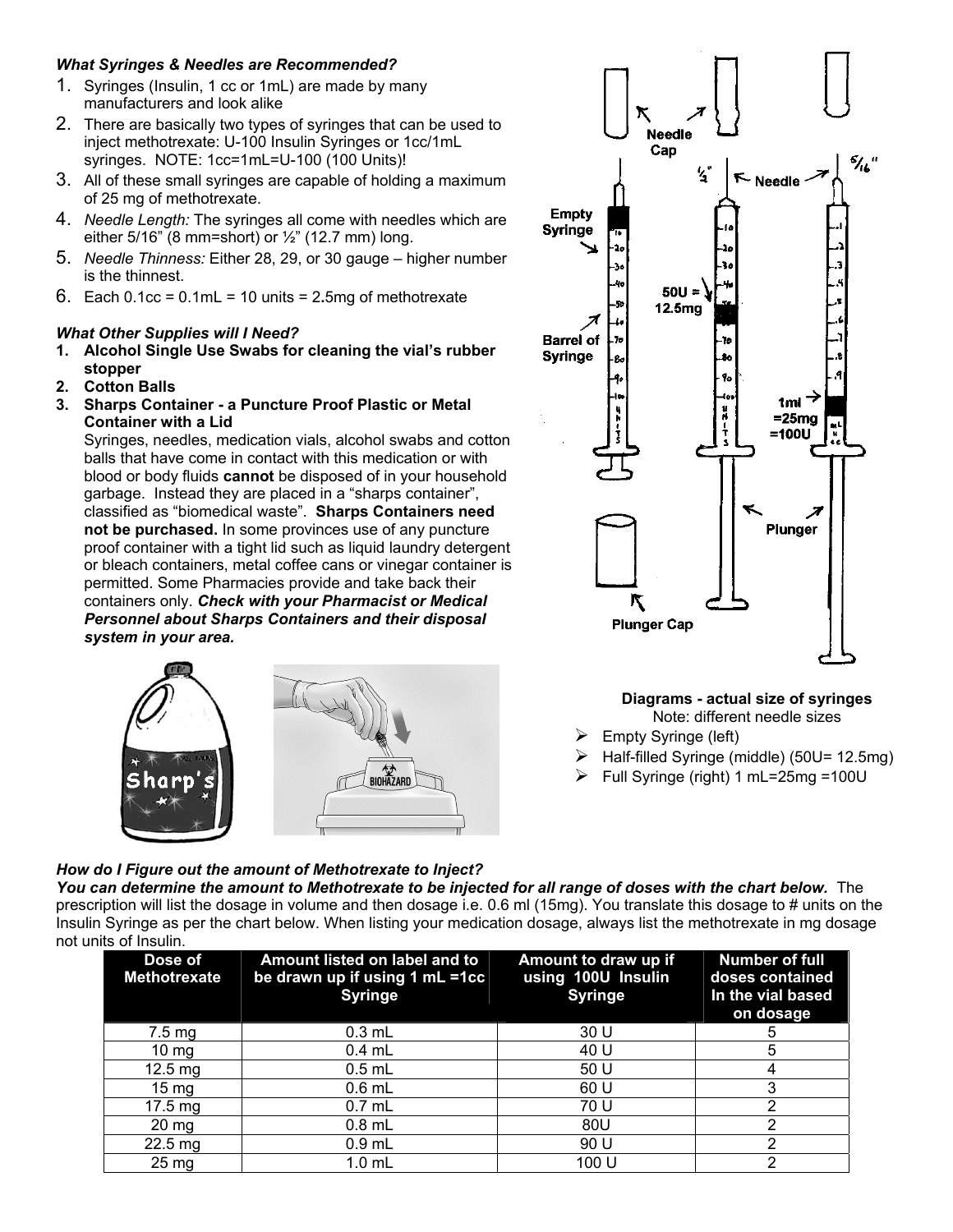# *HOW TO INJECT METHOTREXATE SUBCUTANEOUSLY*



### *1. Choose Your Work Area*

 $\Box$  Choose a well lit, flat area, such as a table

 $\Box$  Wash your work area with soap and water and dry

### *2. Choose a Site to be Injected*

- $\Box$  Select a site where you can "pinch an inch" of fat, usually the abdomen or thigh as shown in picture below. Someone else can inject you on the outer aspect of the upper arm. Stay at least 3 fingerbreadths away from the belly button.
- $\Box$  It is best to alternate between the right and left sides every week and to choose different locations on the thighs or abdomen.
- $\Box$  Do not inject near scars, bruises, red or swollen areas or close to groin or joint areas. To minimize bruising, avoid injection into skin with visible surface small blood vessels.

### *3. Gather Your Supplies*

- $\Box$  Syringe and needle as one unit (1 mL or 1cc or U-100), Single use, disposable
- □ Alcohol Swab for vial top cleaning
- $\Box$  Cotton ball
- $\Box$  Bandage if you tend to need one
- □ Vial of Methotrexate
- □ Sharps Container

### *4. Clean*

- $\Box$  Wash your hands with soap and warm water and dry with a clean towel.
- $\Box$  If the injection area is not clean, wash with soap and water and dry
- $\Box$  The World Health Organization (WHO) recommends that if the skin is clean, there is no need to swab the skin with alcohol.
- If you do choose to swab the injection site, allow the alcohol to dry before injecting.



The CDC (Centre for Disease Control) indicates that because alcohol-impregnated towelettes contain a limited amount of alcohol, their effectiveness is

comparable to that of soap and water.



### *5. Prepare the Methotrexate Vial*

- *New vial:* Pop the protective coloured cap (1/8" high) off top of the vial. Discard. It does not re-attach.
- *Previously used Vial:* Clean the top of the vial using the alcohol swab. Let vial top dry before you puncture the rubber stopper with your needle. Put the alcohol swab into your Sharps Container.

### *6. Prepare the Syringe and Needle*

- $\Box$  Remove cap from end of plunger (if covered)
- $\Box$  Hold the syringe in the non-dominant hand as shown
- $\Box$  Pull back the plunger end, drawing air equal to the  $\frac{1}{2}$  the dosage mark on the syringe. Adding  $\frac{1}{2}$  the volume of air helps the medication to flow into the syringe easier and at the same time keeps the spraying of medication to a minimum when the needle is removed from the vial.
- $\Box$  Lastly, remove the protective cap covering the needle of the syringe.



- *7. Insert the Needle into the Vial and Inject Air into the Vial*
- $\Box$  Hold the barrel of syringe like a dart or pencil (straight up).
- $\Box$  Place the vial upright on a flat surface and insert needle straight through the middle area of the rubber stopper on top of the vial of methotrexate until needle is all the way down
- $\Box$  Push down on the plunger end until all the air is injected into the vial.
- $\Box$  Holding onto both the vial and the barrel of the syringe, turn the vial and syringe upside down, keeping the needle in the vial.
- $\Box$  The needle will now be pointing upward.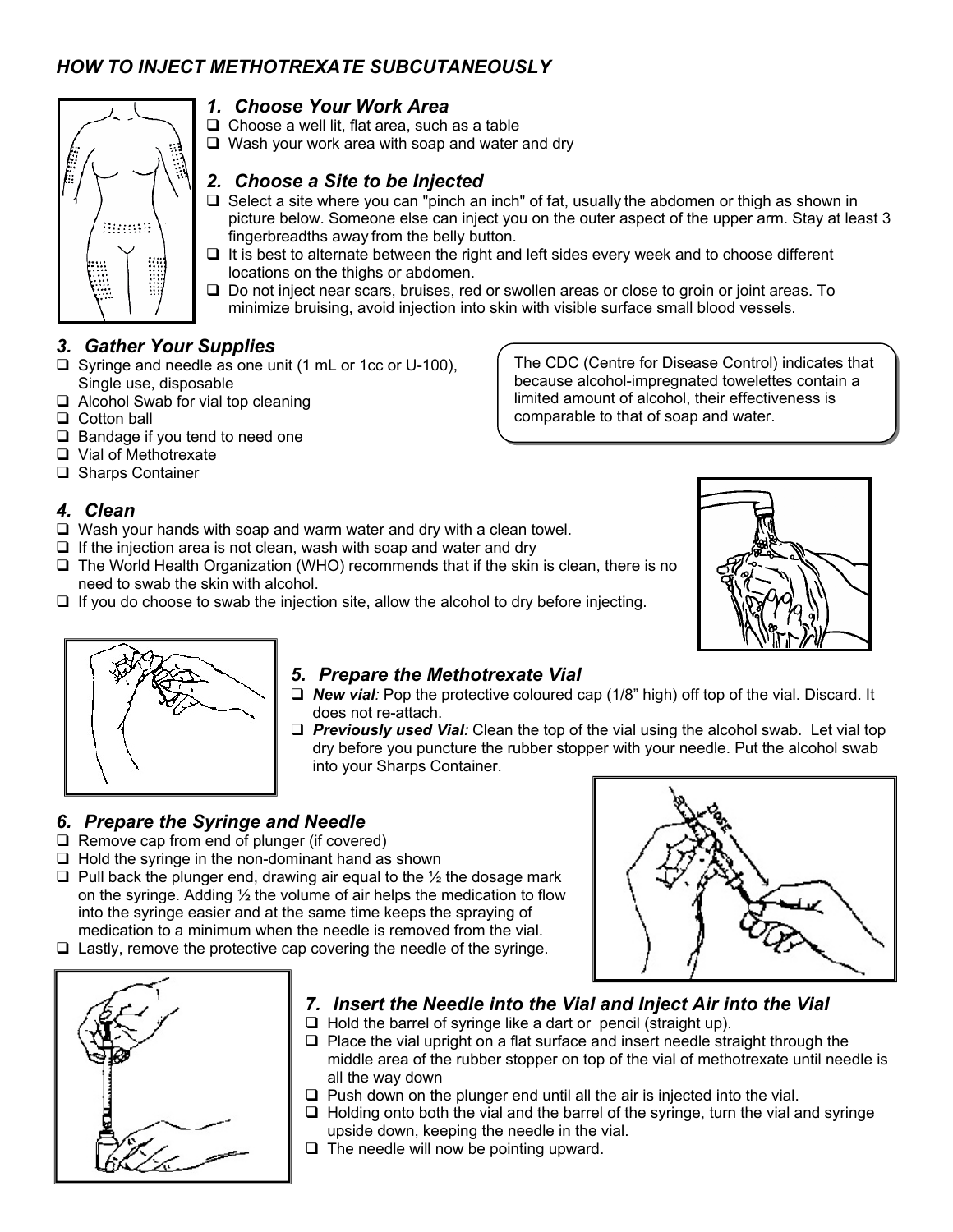#### *To Withdraw the Medication, the vial and syringe can be held in many ways*. Medical personnel tend to hold the vial in one hand and to maneuver both the syringe and plunger with the other hand because:

 $\Box$  this works for large & small vials

- $\Box$  they have had a lot of practice
- □ they do not have arthritis. You do not have to use this method

### *8. "Draw Up" the Methotrexate into the Syringe*

- $\Box$  Tip of the needle needs to be covered by the liquid (harder near the end of vial or with a longer needle)
- $\Box$  Hold the vial as shown. Use fingers to support syringe and pull down the end of the plunger

### *OR You may use this method*

- $\Box$  Once upside down, the small vial will rest on the end of the upside down syringe without support. Move fingers of non-dominant hand down to
- $\Box$  grip syringe
- $\Box$  Get a good grip on the syringe by pinching the top of the syringe between your thumb and two fingers of non-dominant hand
- $\Box$  Use your dominant hand to pull plunger end down and "draw up" methotrexate and the yellow liquid will slowly be drawn into syringe
- $\square$  Draw in medication to slightly past the dose needed ( black top of plunger)
- $\Box$  If your hands hurt with the above, you may also grip the top of syringe between the thumb and finger as shown.

### *9. Expel Air from the Syringe*

Check for air pockets in the syringe. If present, tap syringe so air bubble floats to the top  $\square$  Push the plunger back up so the air goes into the vial. Small air bubbles that are

- difficult to remove are not a problem
- $\Box$  If you have too little or too much medication, pull plunger in or out to line up the top of the black plunger with your required dose.

*Is injection of air subcutaneously harmful?* No A large bubble of air may be a bit uncomfortable but, in general, air is removed from the syringe as it takes up medication space. It would take injection of much more than this whole syringe full of air into a vein to be a problem.

#### *10. Insert the Needle*

- $\Box$  With needle still in the vial, turn vial/syringe right side up. Rest vial on flat surface.
- $\Box$  You are now ready to inject the medication into your subcutaneous fatty layer
- $\Box$  Holding the syringe like a pencil or dart and remove the needle from the vial
- $\Box$  With your free hand pinch "an inch" of fat and with a swift movement like a dart insert the needle straight into skin (90 degrees)

*Do I have to pull back on the needle?* It is not necessary to draw back on the syringe each time to check for blood (also called aspiration). It has not been shown to be needed. This fatty layer contains only a few blood vessels and if one is nicked by the needle it is not a problem.

### *11. Inject the Methotrexate*

- $\Box$  Release the skin
- $\Box$  Keeping the needle in all the way, steadily push the plunger to inject all the methotrexate.

#### **OR**

 $\Box$  If your hands are sore, once the needle is all the way in, you can hold the bottom of the syringe with your nondominant hand and use the flat of your other hand to push the plunger down as shown.